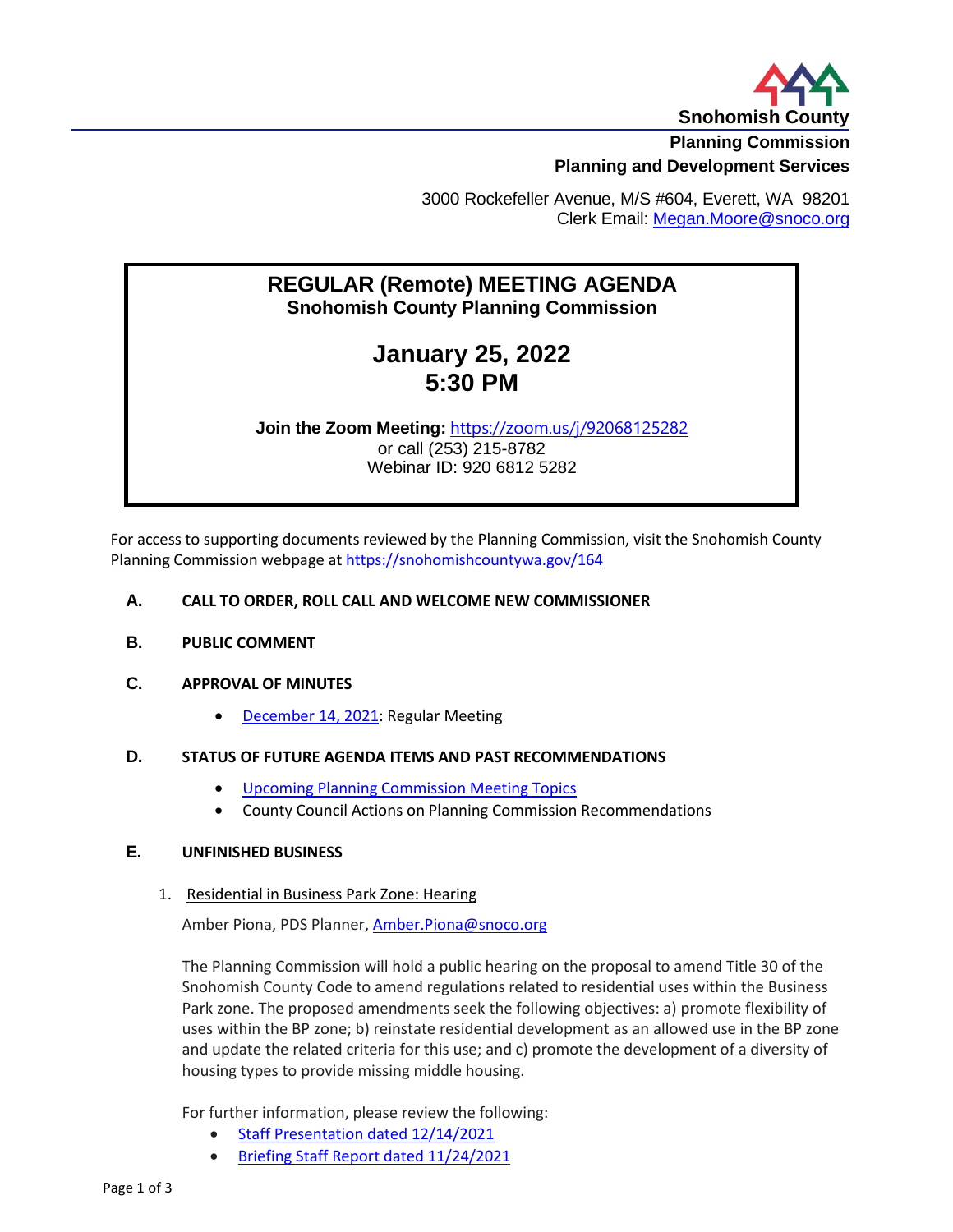

# **Planning and Development Services**

2. Urban Center Design Review Board: Hearing

Hilary McGowan, PDS Planner, [Hilary.McGowan@snoco.org](mailto:Hilary.McGowan@snoco.org)

The Planning Commission will hold a public hearing on a proposal to amend Title 30 of the Snohomish County Code to eliminate the Urban Centers Design Review Board (UCDRB) from the approval process. Amending chapter 30.34A SCC to eliminate the UCDRB will increase the efficiency of permit reviews and could encourage more development, and therefore higher densities in the Urban Center (UC) zone.

For further information, please review the following:

- [Staff Presentation dated 12/14/2021](https://www.snohomishcountywa.gov/DocumentCenter/View/86990/PC-Presentation---UCDRB-briefing-20211214)
- [Briefing Staff Report dated 11/22/2021](https://www.snohomishcountywa.gov/DocumentCenter/View/86327/Staff-Report_UCDRB-Proposed-Code-Amendment)

### **F. NEW BUSINESS**

## **G. ELECTION OF 2022 OFFICERS: CHAIR AND VICE-CHAIR**

**H. ADJOURN**